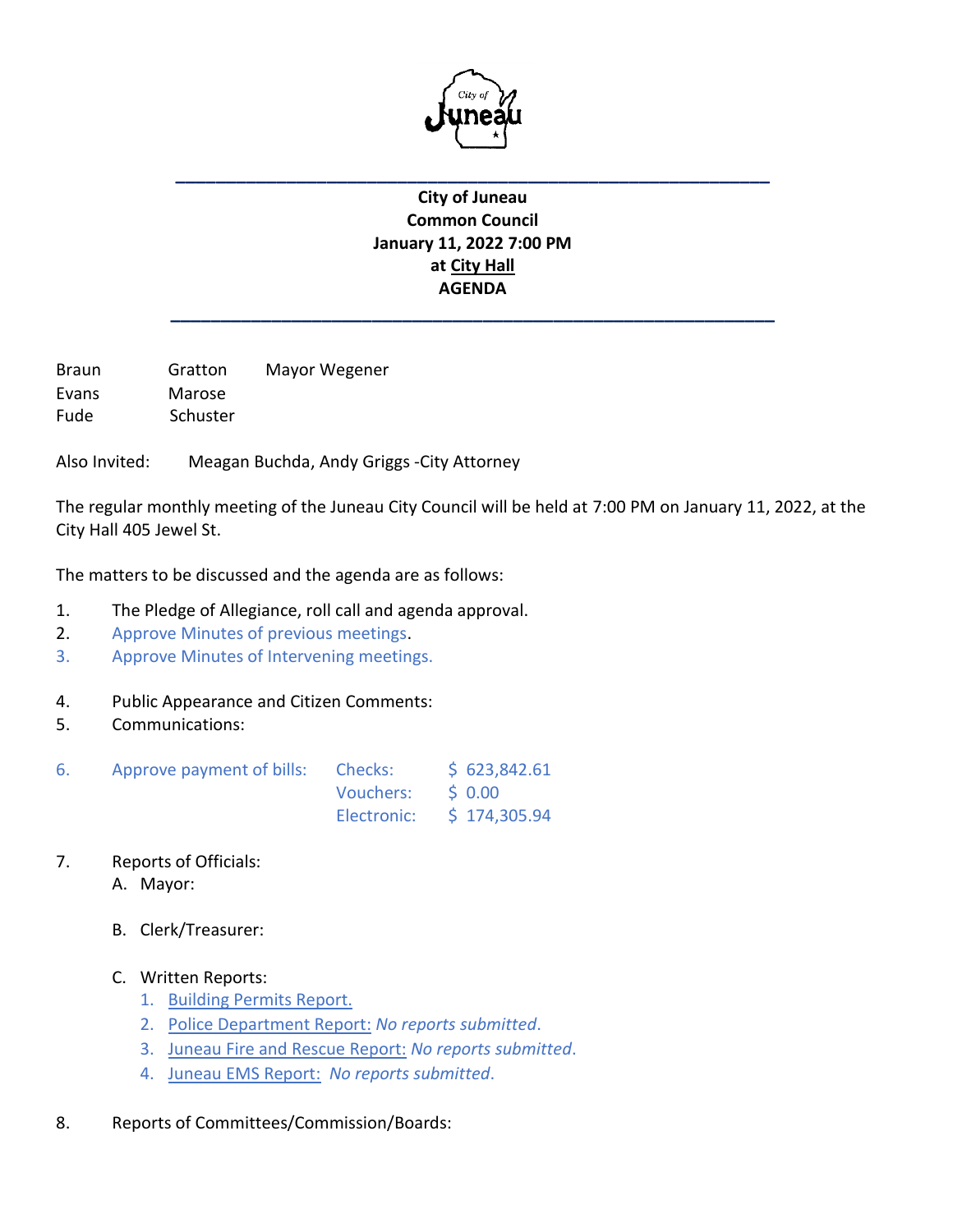- A. Library Report: Jannette Thrane, Library Director
	- 1. Chairman Report.
- B. Plan Commission:
	- 1. Chairman Report.
- C. Finance Committee:
	- 1. Chairman Report.
- D. Personnel Committee:
	- 1. Chairman Report.
	- 2. Resolution 1-2022 (Approve the Sunsetting of the City of Juneau COVID 19 Plan and Procedure adopted March 3,2020)
- E. Public Safety:
	- 1. Chairman Report.
- F. Public Works:
	- 1. Chairman Report.
- G. Cable TV:
	- 1. Chairman Report.
- H. Community Development Authority:
	- 1. Chairman Report.
- I. Recreation Committee:
	- 1. Chairman Report.
- J. Utility Commission Report by Common Council Representative:
	- 1. Chairman Report.
- 9. Old Business:
- 10. New Business:
	- A. Approve Provisional Licenses (45 days): None

Recommended Denial: None

B. Approve Regular Bartender's Licenses for 2022 (Expires June 30<sup>th</sup>, 2022) Recommended Approval: None

Recommended Denial: Timothy Jaeger

11. Adjourn Meeting.